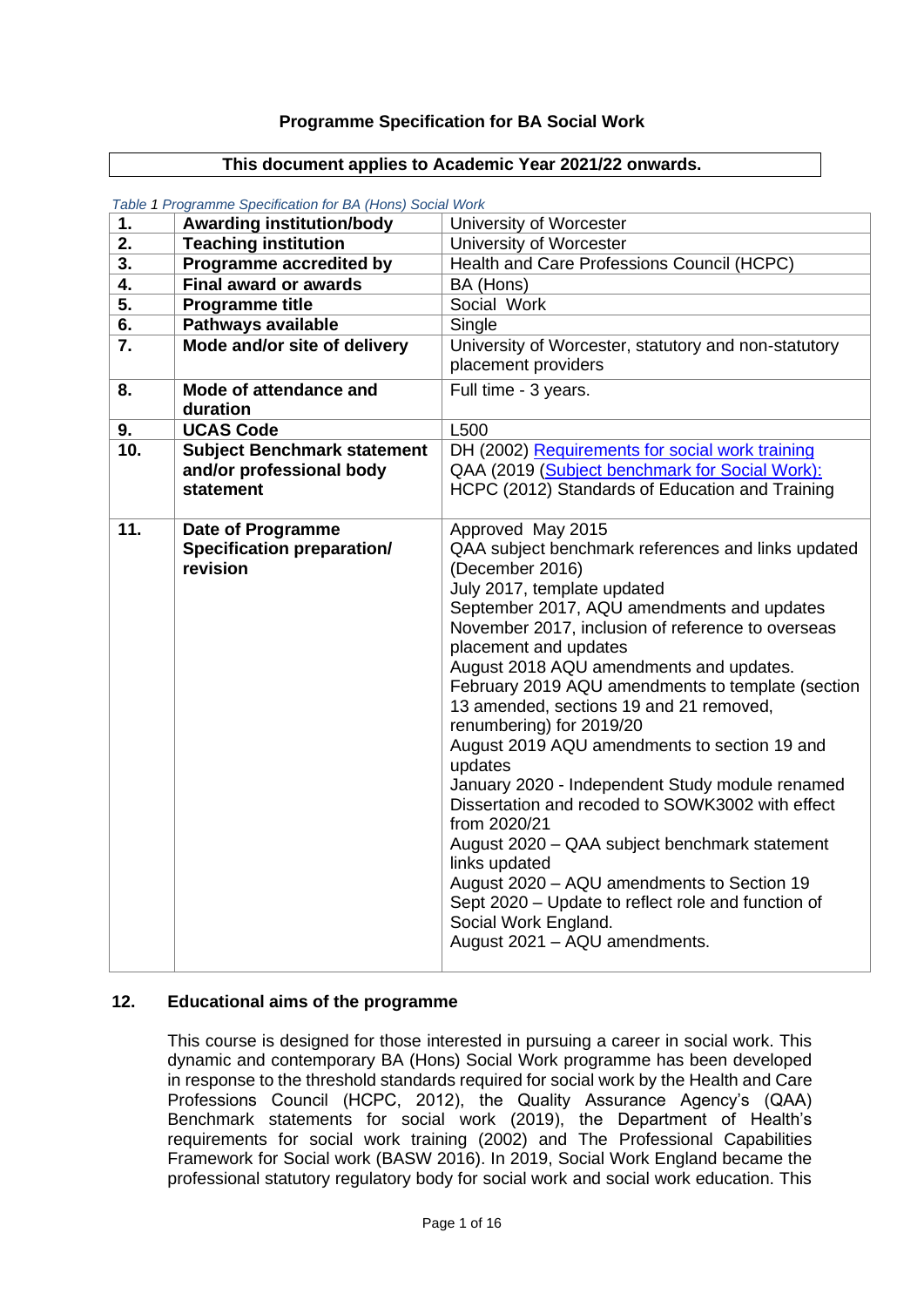programme has transitional approval with Social Work England and complies with [Social Work England's \(2019\) education and training standards.](https://www.socialworkengland.org.uk/media/1641/socialworkengland_ed-training-standards-2019_final.pdf)

This programme aims to:

- 1. Develop social workers who are fit for practice and who are able to respond to its changing context of practice
- 2. Ensure that students develop the knowledge, skills and values required to meet the needs of service users
- 3. Provide opportunities for students to achieve the HCPC (2012) Standards of Proficiency for social workers and the BASW Professional Capabilities Framework at End of Final Placement level, providing eligibility to apply to join the register with the HCPC as a social worker
- 4. Ensure the public are safeguarded by facilitating the development of responsible, accountable and autonomous professionals, who are prepared to practice according to HCPC (2012) Standards of Conduct, Performance and Ethics
- 5. Enable students to be flexible practitioners, who understand and can work to accommodate the respective responsibilities of social welfare agencies, can practice in a collaborative inter-professional context, and who recognise both the responsibilities and limitations of the social worker's role
- 6. Promote a philosophy of partnership working which is effective with other health and social care professionals, service users, carers and their families
- 7. Develop critically reflective practitioners, with the ability to utilise contemporary knowledge, theory, research and evidence to underpin professional practice
- 8. Enable students to develop into social work practitioners who are committed to lifelong learning and continuing professional development

### **13. Intended learning outcomes and learning, teaching and assessment methods**

#### *Table 2 knowledge and understanding outcomes and which module/code they relate to*

### **Knowledge and Understanding**

| LO<br>no. | On successful completion of the named award, students will be<br>able to:                                                                      | <b>Module</b><br>Code/s                                                                                           |
|-----------|------------------------------------------------------------------------------------------------------------------------------------------------|-------------------------------------------------------------------------------------------------------------------|
| 1.        | Justify approaches to social work practice through a systematic<br>understanding of key aspects of theory, legislation, policy and<br>research | SOWK1002<br><b>SWOK1004</b><br>SOWK2001<br>SOWk2002<br>SOWK2004<br>SOWK3002<br><b>SOWK3003</b><br><b>SOWK3004</b> |
| 2.        | Analyse and apply established legal and ethical frameworks to<br>social work practice                                                          | SOWK1001<br>SOWK2001<br>SOWK2002<br>SOWK2004<br>SOWK3003<br>SOWK3004                                              |
| 3         | Recognise and respond appropriately to safeguarding issues                                                                                     | SOWK2001<br><b>SOWK2002</b><br><b>SOWK2004</b>                                                                    |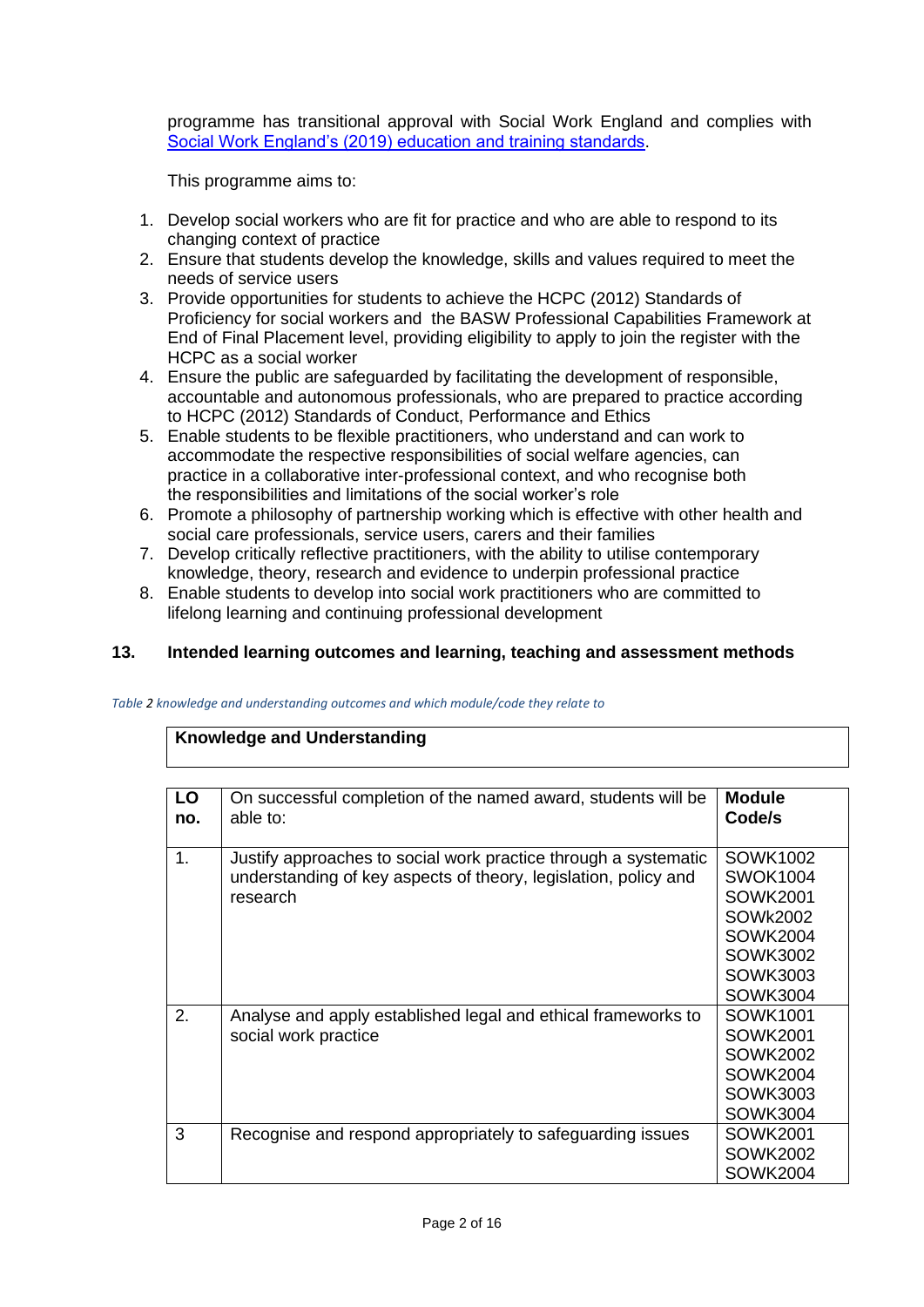|   |                                                                | <b>SOWK3003</b> |
|---|----------------------------------------------------------------|-----------------|
| 4 | Reflect on the nature of contemporary social work practice     | SOWK1001        |
|   | using a complex body of knowledge, some of which is at the     | SOWK1002        |
|   | current boundaries of an academic discipline                   | SOWk1004        |
|   |                                                                | <b>SOWK1005</b> |
|   |                                                                | <b>SOWK2003</b> |
|   |                                                                | <b>SOWK3002</b> |
|   |                                                                | <b>SOWK3004</b> |
| 5 | Critically evaluate use of self, personal and professional     | SOWK1003        |
|   | boundaries, reflective practice and use of power in order to   | <b>SOWK1005</b> |
|   | ensure anti-oppressive practice                                | <b>SOWK2002</b> |
|   |                                                                | <b>SOWK2004</b> |
|   |                                                                | <b>SOWK3003</b> |
|   |                                                                | <b>SOWK3004</b> |
| 6 | Relate knowledge to the experience of service users and        | <b>SOWK1001</b> |
|   | demonstrate practice underpinned by concepts of social justice | <b>SOWK1003</b> |
|   |                                                                | <b>SOWK1004</b> |
|   |                                                                | <b>SOWK1005</b> |
|   |                                                                | <b>SOWK2002</b> |
|   |                                                                | <b>SOWK2004</b> |
|   |                                                                | <b>SOWK3002</b> |
|   |                                                                | <b>SOWK3003</b> |
|   |                                                                | <b>SOWK3004</b> |

### *Table 3 cognitive and intellectual skills outcomes for module code/s*

# **Cognitive and Intellectual skills**

| $\overline{7}$ | Question the reliability and validity of information from different | SOWK2003        |
|----------------|---------------------------------------------------------------------|-----------------|
|                | sources                                                             | SOWK3002        |
|                |                                                                     | <b>SOWK3004</b> |
| 8              | Apply critical thinking skills to devise and sustain coherent       | <b>SOWK2002</b> |
|                | arguments and conclusions, challenging where appropriate            | SOWk2003        |
|                |                                                                     | SOWK2004        |
|                |                                                                     | <b>SOWK3002</b> |
|                |                                                                     | <b>SOWK3003</b> |
|                |                                                                     | <b>SOWK3004</b> |
| 9              | Apply analytical and problem-solving skills to promote              | <b>SOWK1002</b> |
|                | individual and shared decision-making in a range of contexts        | SOWK2004        |
|                |                                                                     | <b>SOWK3003</b> |
| 10             | Apply critical reflection to self and others to support ongoing     | SOWK1003        |
|                | development and resilience                                          | <b>SOWK2004</b> |
|                |                                                                     | <b>SOWK3003</b> |
|                |                                                                     | <b>SOWK3004</b> |
| 11             | Appreciate the uncertainty, ambiguity, limits and changing          | <b>SOWK2002</b> |
|                | nature of knowledge                                                 | <b>SOWK2003</b> |
|                |                                                                     | SOWK3002        |
|                |                                                                     | <b>SOWK3004</b> |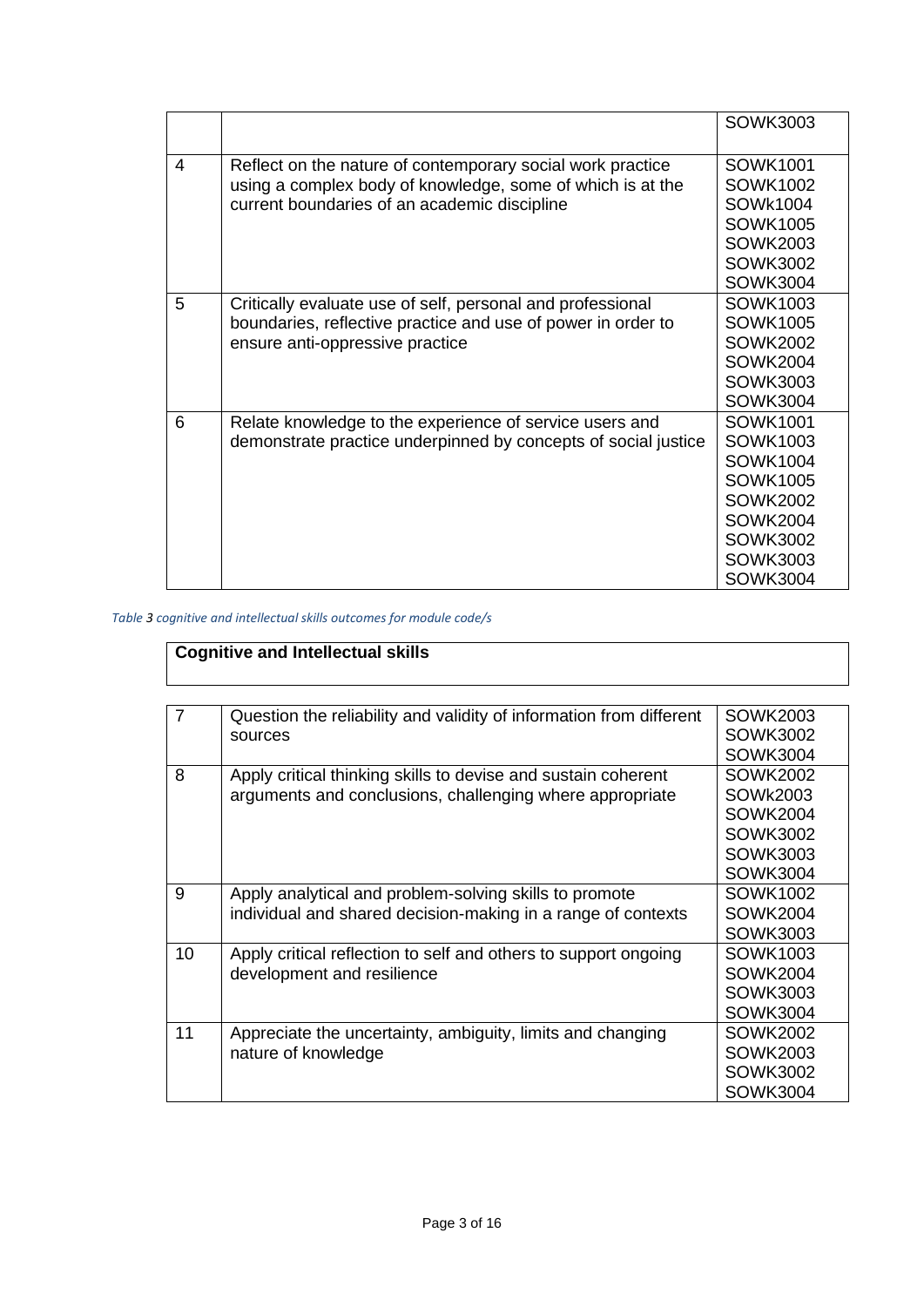*Table 4 learning skills and capabilities related to employability outcomes for module code/s*

| Skills and capabilities related to employability |                                                                                                                                                                                                                    |                                                                                                         |
|--------------------------------------------------|--------------------------------------------------------------------------------------------------------------------------------------------------------------------------------------------------------------------|---------------------------------------------------------------------------------------------------------|
| 12 <sup>2</sup>                                  | Demonstrate professional practice underpinned by HCPC<br>(2012) Standards of Proficiency, Standards of Conduct,<br>Performance and Ethics and the requirements of the<br>Professional Capabilities Framework (PCF) | SOWK1003<br><b>SOWK2004</b><br>SOWk3004                                                                 |
| 13                                               | Engage in partnership working with service users, carers,<br>families and other professionals                                                                                                                      | SOWK1003<br>SOWK2004<br><b>SOWK3004</b>                                                                 |
| 14                                               | Evidence self-direction and creativity in learning and develop<br>skills of reflective and reflexive practice                                                                                                      | SOWK2003<br><b>SOWK2004</b><br><b>SOWK3002</b><br><b>SOWK3003</b>                                       |
| 15                                               | Recognise the importance of resilience in social work practice                                                                                                                                                     | SOWK1003<br><b>SOWK2004</b><br><b>SOWK3003</b><br><b>SOWK3004</b>                                       |
| 16                                               | Identify strategies for managing varying contexts of practice                                                                                                                                                      | <b>SOWK1001</b><br>SOWK1003<br><b>SOWK2004</b><br><b>SOWK3002</b><br><b>SOWK3003</b><br><b>SOWK3004</b> |

*Table 5 transferable/key skills outcomes for module code/s*

| <b>Transferable/key skills</b> |                                                                                                          |                                                                        |
|--------------------------------|----------------------------------------------------------------------------------------------------------|------------------------------------------------------------------------|
| 17                             | Communicate effectively in a range of formats and with<br>individuals with different communication needs | SOWK1001                                                               |
|                                |                                                                                                          | SOWK1003<br>SOWK1004<br><b>SOWK2004</b>                                |
|                                |                                                                                                          | <b>SOWK3003</b><br>SOWK3004                                            |
| 18                             | Take responsibility for professional development underpinned<br>by a commitment to lifelong learning     | SOWK1003<br>SOWK2004<br><b>SOWK3002</b><br><b>SOWK3003</b><br>SOWK3004 |
| 19                             | Elicit and respond appropriately to feedback to develop and<br>improve learning                          | SOWK1003<br><b>SOWK2004</b><br><b>SOWK3004</b>                         |

# **Learning, teaching and assessment**

For 2021/22, the majority of teaching sessions are face to face on campus. Lectures or lecture workshops for some modules will be delivered online either 'live' or prerecorded. Individual and small group tutorials will be arranged online as this has proven to be convenient and popular with students.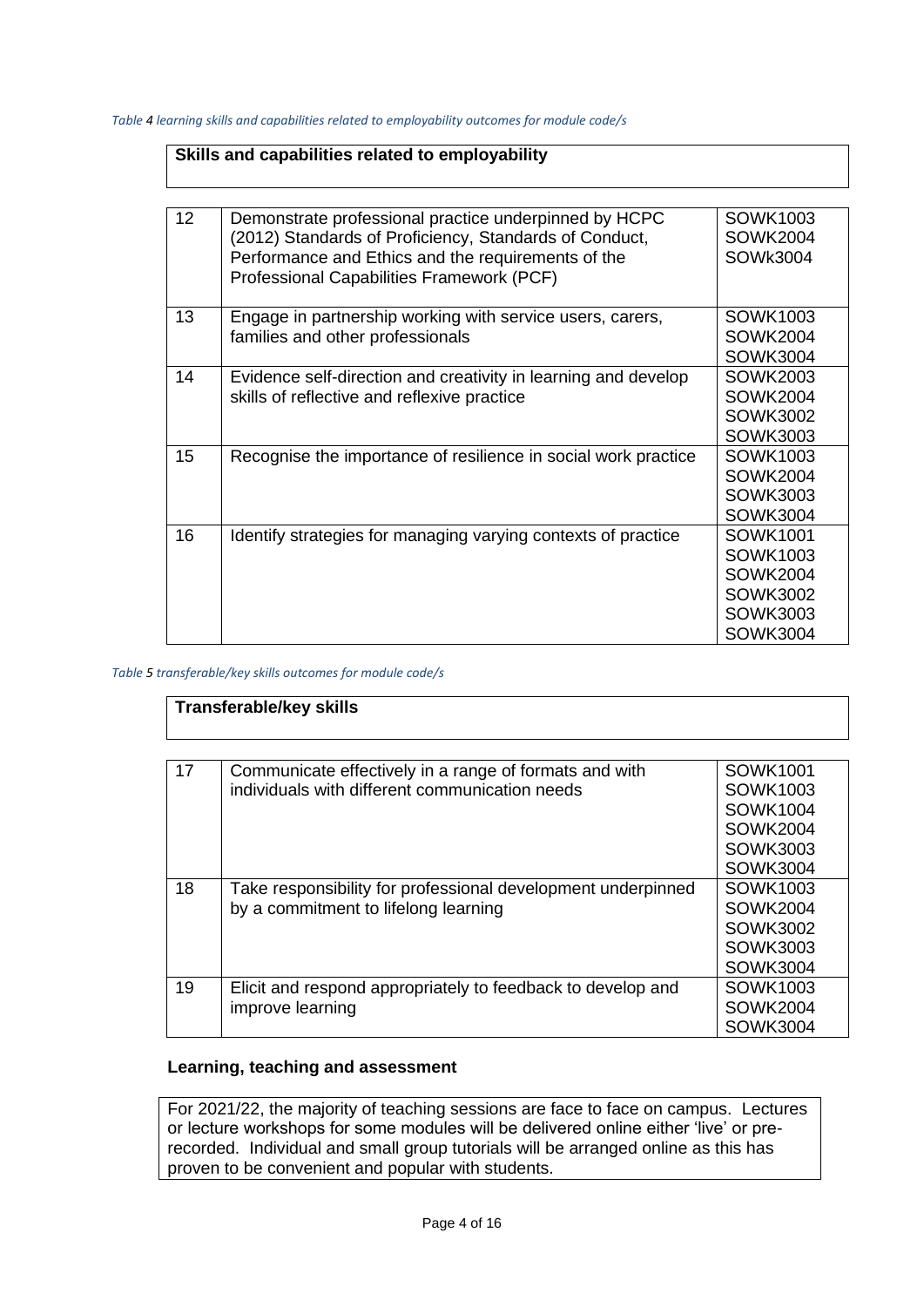The programme acknowledges that social work is a practice-based, academic and professional discipline and therefore the integration of theory and practice are central to all aspects of the curriculum. The programme team will use a range of student centred, traditional and innovative learning and teaching approaches, in both the academic modules and practice placements, seeking to recognise the diversity in learning styles amongst students. The team will collect feedback regularly from students on the approaches used and lecturers will reflect on their teaching practice in order to accommodate the needs and strengths of the student cohort.

The University of Worcester has an established reputation in partnership working through planning, teaching, assessment, consultancy and evaluation with service users and carers through the IMPACT group. IMPACT is an interest group of service users and carers - 'IMPACT' - who have consolidated their presence across teaching and learning, recruitment and selection and research and consultancy across the School. Building on this firm foundation and commitment, the design and development of the BA (Hons) Social Work has placed service users and carers at the heart of the process. Students and staff will have the opportunity to learn from the experience, skills and knowledge of user and carer consultants throughout the three years of study

In addition, through the Social Work Management Board, the programme team cooperate with social work practitioners, educators and managers from our partner agencies within the statutory and independent social work sector to ensure that teaching and practice remains relevant, contemporary and responsive to the changing professional context.

The programme team utilise a range of learning and teaching strategies including:

- ❖ Formal lectures, seminars and workshops
- ❖ A range of learning activities including: case studies, directed and independent study, group work tasks, problem and enquiry based learning, student debates both in class and in using the virtual learning environment (VLE - Blackboard), role-play and skills simulation.
- ❖ Use of the VLE to support student engagement with core learning and to point students to supplementary learning materials - including contemporary journal articles, multimedia resources, use of online forums and other e-learning strategies.
- ❖ Interactive workshops focused on the development of skills for social work practice including use of video-recordings, self and peer assessment and service user /carer and practitioner feedback of skills simulations
- ❖ Voices of a range of stakeholders including service users and carers, current practitioners and managers across the welfare arena.
- ❖ Tutorial support provided both by Personal Academic tutors and by Module Leaders, including the provision of assessment tutorials to prepare for assessment submission.
- ❖ Students with diverse needs are supported both in practice and academic environments by a disability support lecturer and their academic tutor
- ❖ The Dissertation allows students to demonstrate independent learning and research skills and offers an opportunity to critically appraise the evidence base of an aspect of professional practice relevant to social work
- ❖ Practice learning placements in agency settings provide a dynamic opportunity for students to integrate academic knowledge, theory and research with practice learning and experience.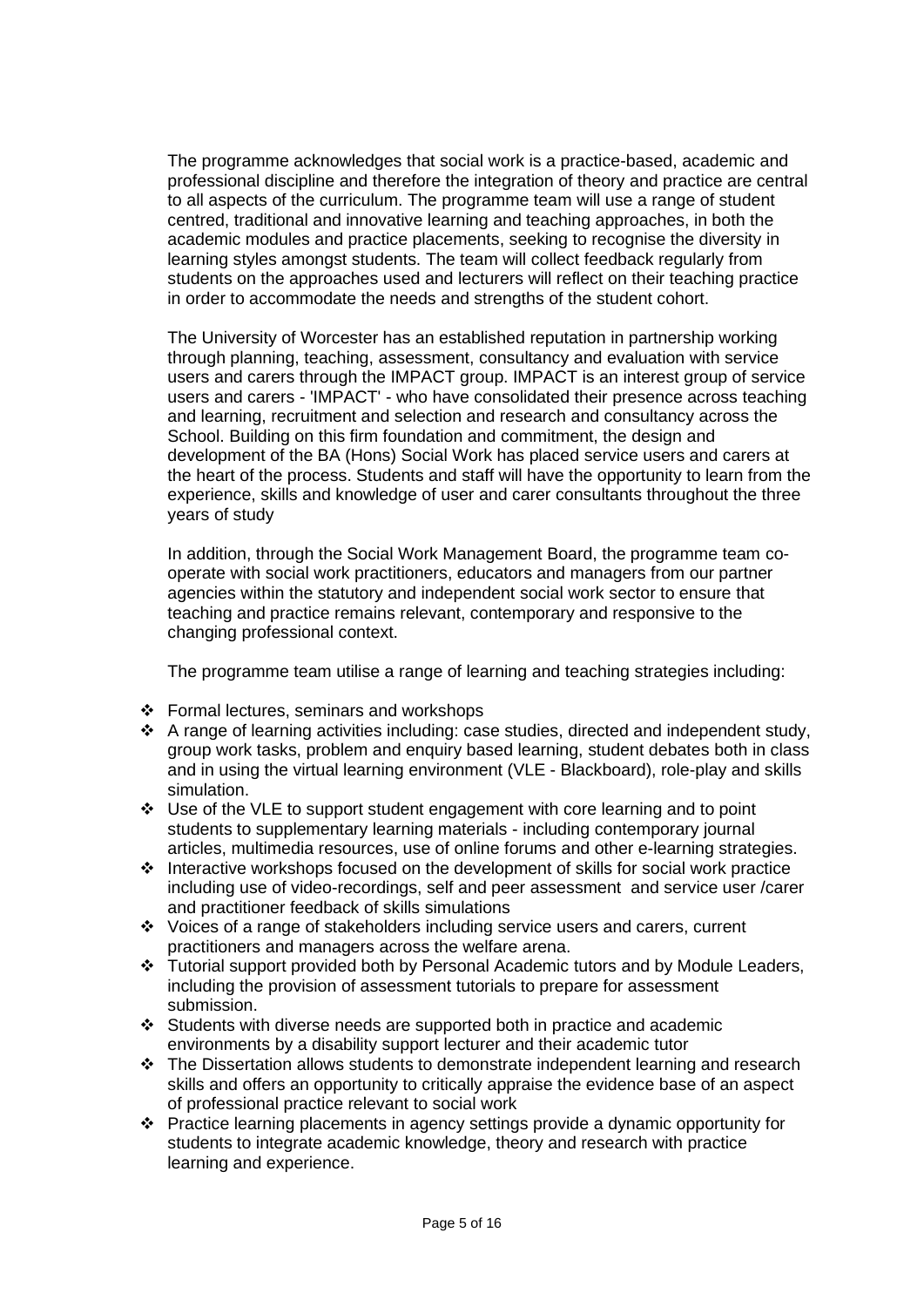- ❖ Protected learning time during practice learning, with students always being supernumerary (additional to core team)
- ❖ Feedback provided verbally or in writing on all formative, summative and practice based assessments
- ❖ Reflective assignments and opportunity to maintain PDP
- ❖ Meeting of deadlines both in relation to academic and practice course components
- ❖ Use of information technology to support casework in practice and learning and assessment in academic modules

The programme team also use a range of assessment strategies on the programme including:

- ❖ The team provide a range of formative assignment activities including formative essay submission, formative group presentation rehearsals formative individual and group role-plays and peer feedback and a mock exam
- ❖ Students engage in a range of summative assessment activities including written essays, reports, group and individual presentations, skills simulation assessment, practice portfolios and open book examination.
- ❖ The Readiness for Practice portfolio evidences student learning and incorporates an assessed role play
- ❖ Assessed practice learning in agency settings provides a dynamic opportunity for students to integrate academic knowledge, theory and research with practice learning and experience.
- ❖ Mandatory practice learning modules give students the opportunity to develop professional social work practice which is assessed via a portfolio of evidence against professional standards and academically
- ❖ Students are supernumerary and are supported, supervised and assessed by Practice Educators who meet the Practice Educator Professional Standards for social work
- ❖ A member of the academic team attends meetings at the start, middle and end of practice placements to enable learning and assessment opportunities to be defined and reviewed and to strengthen the integration of theory with practice
- ❖ Recall days offer an opportunity for students to reflect on experiences in practice, to share best practice and to debate, evaluate and consolidate learning experiences
- ❖ Working with the Professional Development Portfolio (PDP) which provides a vehicle to reflect on the student's personal learning journey as well as facilitating both the engagement with the Professional Capabilities Framework (PCF) and the drive for self- directed CPD for registered practitioners

### **14. Assessment strategy**

The programme seeks to meet the assessment requirements of the University's Assessment Policy, the HCPC (2012) Standards of Education and Training and TCSW Guidance on Assessment Strategy

- Assessment is designed to provide students with opportunities to demonstrate they have met the HCPC Standards of Proficiency for Social Work and The College of Social Work's [Professional Capability Framework](https://www.basw.co.uk/pcf/)
- Assessment is not only testing theoretical learning, but also the demonstration of safe and effective practice
- The assessment strategy has been developed and will be reviewed in consultation with our service user and carer and practice partners
- All summative assessment is constructively aligned to the modular learning outcomes and reflects the academic level of study. They promote movement from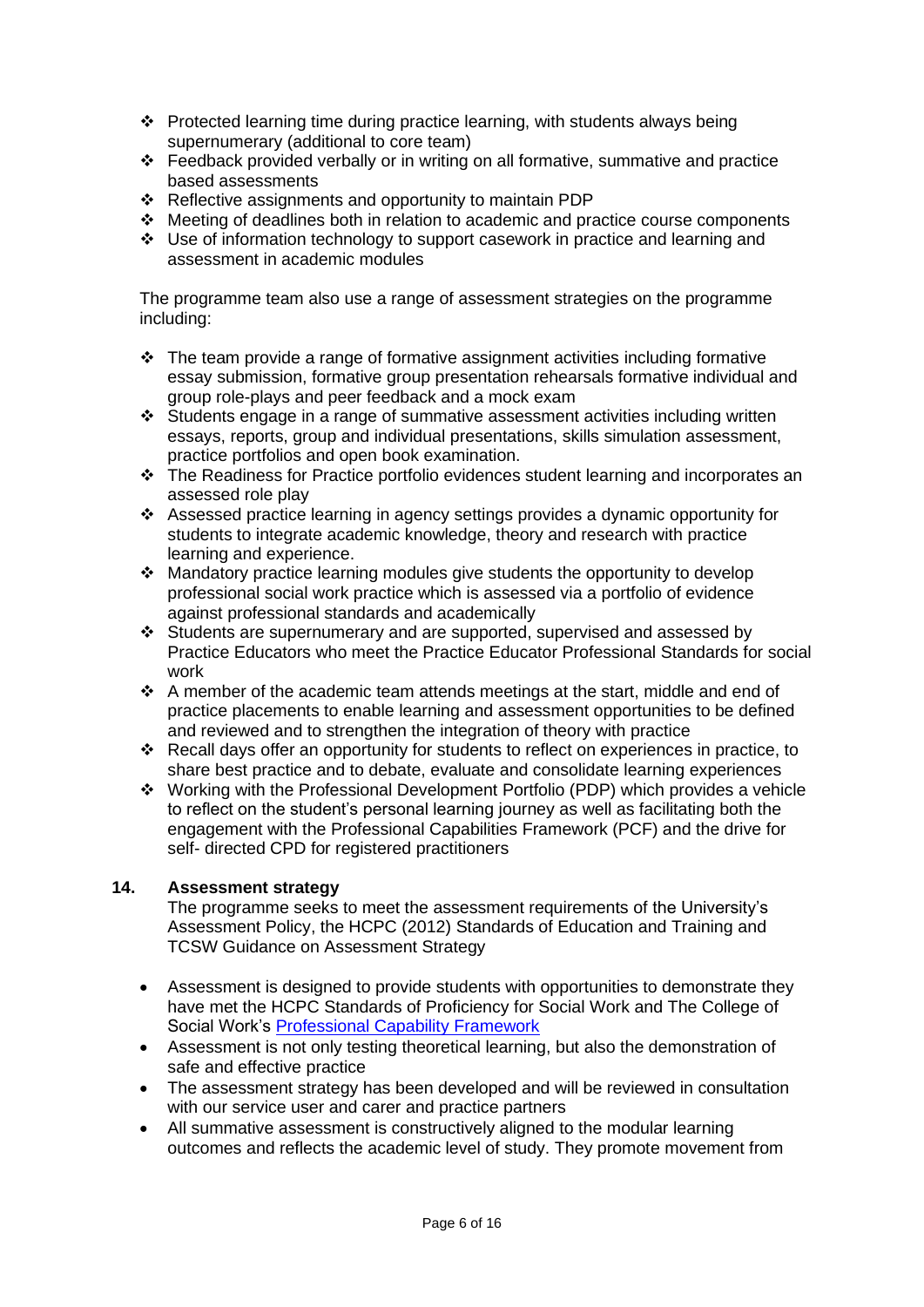dependence to autonomy culminating in the completion of a sustained piece of independent work on a professional issue relevant to their chosen field of practice

- Academic assessment facilitates the integration of theory with professional practice, many draw upon practice learning experiences, utilise a scenario based approach or require the student to relate to current social work practice
- The assessment strategy is designed to develop advanced skills and knowledge, provide evidence of the students' progress and achievement throughout the course and prepare the students for lifelong learning
- A variety of assessment methods, both formative and summative, are used including case studies, essays, reflective evaluations, presentations and a seen exam for the law module.
- Students are required to use the Harvard referencing system in all assessments. The University guide to Harvard referencing can be found at: [http://www.worc.ac.uk/ils/documents/Harvard\\_referencing.pdf](http://www.worc.ac.uk/ils/documents/Harvard_referencing.pdf)
- Formal guidance is provided for all assessment activities whether formative or summative. For summative assessments a comprehensive assignment brief is included in the module outline and this includes explicit assessment criteria clearly indicating what students need to do to complete the assessment successfully. Marking criteria are benchmarked to UW [Undergraduate Grade Descriptors](http://www.worc.ac.uk/aqu/documents/Grade_descriptors_-_Level_4-6_UG.pdf)
- Formative assessment is an important feature across the programme and the teaching team believes it has a fundamental role to play in student learning and development. Students are strongly advised to engage with all formative assessment in order that they receive regular feedback on their progress, to allow them to self-assess their achievement. Furthermore it is aligned to summative assessments, increasing student confidence in achievement. Students will receive formative feedback from a number of sources including teaching staff, their academic tutor, visiting lecturers and practitioners, service user and carer colleagues from IMPACT and from other students.
- Strategies for Formative assessment may include class quizzes and weekly learning reviews with peer assessment and feedback; opportunities for review of assessment exemplars; informal submission of a sample of academic writing with formative written / verbal feedback from academic staff; use of Turnitin software to support development of academic and referencing skills; skills simulation and feedback from other students and from service users and carer colleagues from IMPACT; opportunities to rehearse presentation skills informally in small groups and receive peer assessment; mock examinations and class tests; opportunities for debates and larger group discussion and peer evaluation; personal reflection and use of supervision in placements and with academic tutors.
- Throughout the programme students are supported to maintain a formative professional development portfolio, which is shared throughout the programme as part of the academic tutoring system

### **Assessment of Professional Practice**

- Assessment of Professional Practice commences with the "Readiness to Practice" assessment contained within the Skills Development module and continues through the 2 practice placements (70 days at level 5 and 100 days at level 6)
- Service users and carers are involved in the assessment of practice. An IMPACT member makes an assessment of a student's "readiness for practice" in Year 1 and service user and carer feedback is included in the student's portfolio at all 3 levels
- As with academic learning, assessment of professional practice is structured to be incremental and is assessed at the 3 threshold levels identified in the Professional Capability Framework. This enables the students to build towards the point where they can be assessed as having met the required standard to qualify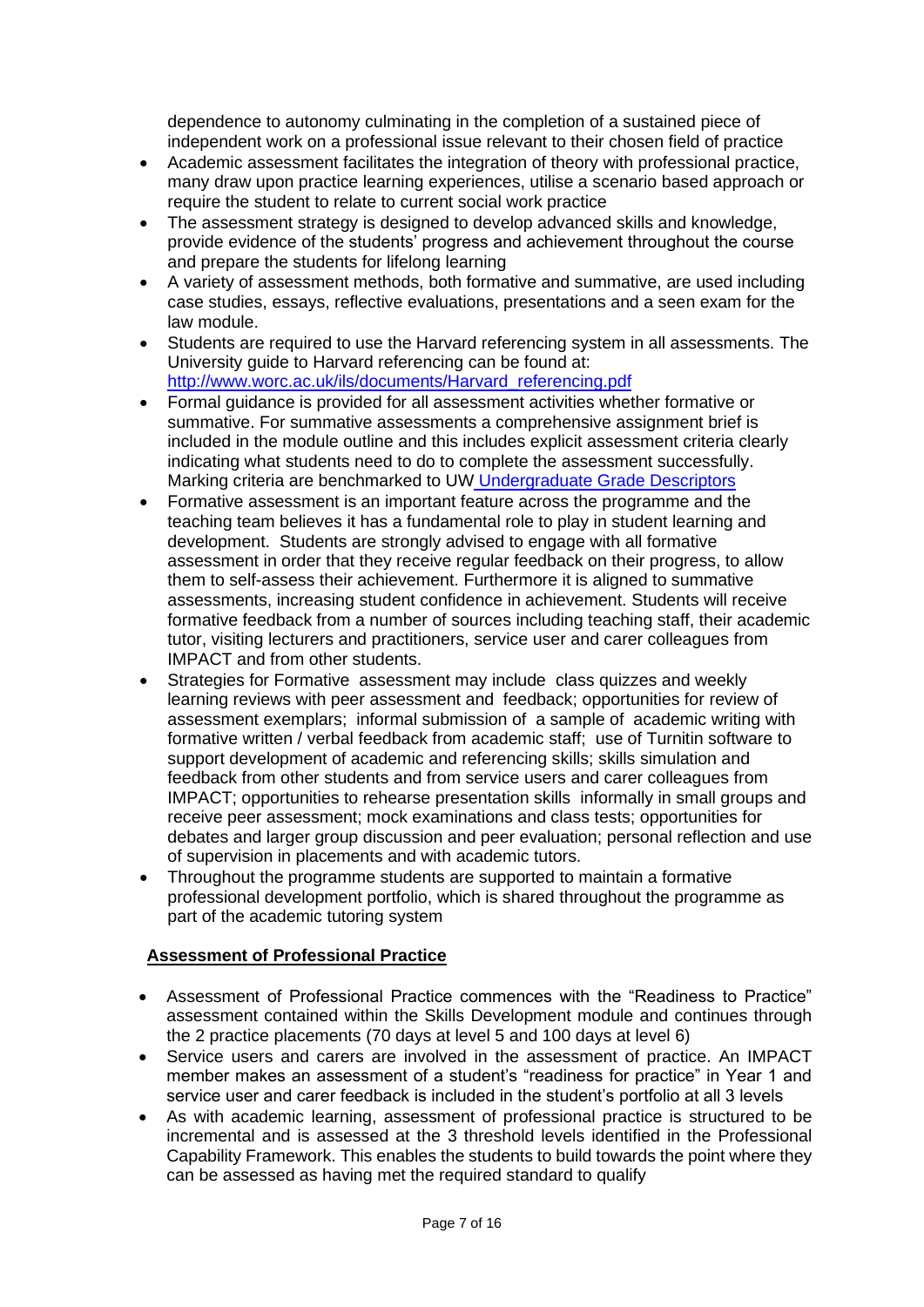- A handbook outlines the portfolio requirements, the capabilities that need to be evidenced and the required level
- Assessment of professional practice is undertaken on the basis of a portfolio of evidence, which in the case of the Readiness to Practice module will include feedback from an assessed role play activity, a supervision activity, a shadowing activity, a biographical piece and an observation report
- The practice placement portfolios include a reflective account of the placement, examples of key activities such as assessment and planning, direct observations of practice, service user and carer evaluative feedback, two assignments providing demonstration of critical understanding, analysis and reflection on practice and a report by the Practice Educator
- Assessment of practice is made on a pass/fail basis by a Practice Educator who meets The College of Social Work's [Practice Educator Professional Standards for Social](https://www.basw.co.uk/resource/?id=4784)  **Work**
- All Practice Educators and Workplace Supervisors will have been invited to attend a joint briefing where the requirements for professional practice will be outlines and updates to the curriculum communicated.
- While the responsibility for student assessment rests with the Practice Educator, a training team including the workplace supervisor (where appropriate) and an academic provide robust and consistent arrangements for the assessment of practice learning.
- Students are required to complete the agreed number of days for each practice placement and the Practice Educator signs this off.
- The portfolios are quality assured and moderated through the Portfolio Assessment Panel, which is made up of Practice Educators and service users and carers.

### **15. Programme structures and requirements**

The programme offers the opportunity to achieve the award of Bachelor of Arts in Social Work. The programme meets the requirements of the HCPC (2014) *Standards of Education and Training* to ensure that students are eligible to apply for admission to the HCPC Register of Social Work and incorporates guidance from TCSW.

The BA (Hons) Social Work provides a three-year, full-time programme, offering practice-learning modules at levels 5 and 6. The programme provides a total of 200 days of practice learning for students. This includes 30 days for the development of skills for practice, 70 days first placement and 100 days last placement. The programme provides placement opportunities in a range of statutory and private, independent & voluntary practice contexts. A small number of first placement opportunities at level 5 may also be available abroad. Placement criteria are adhered to in relation to offering students different practice experiences in the first and last placements and ensuring that students undertake tasks to prepare them for statutory interventions in their last placement. Assessments against the relevant threshold levels of the PCF are made in relation to practice.

Students are required to evidence all practice learning days including their 30 days skills development. Days in practice are signed off by their Practice Educator and days undertaking skills development signed off by the Course Leader.

All modules have been developed to facilitate achievement of the HCPC (2012) *Standards of Proficiency for Social Workers, Professional Capability Framework* (BASW, 2017) at qualifying level and the [QAA \(2019\) Subject Benchmark for](https://www.qaa.ac.uk/docs/qaa/subject-benchmark-statements/subject-benchmark-statement-social-work.pdf?sfvrsn=5c35c881_6) Social Work.

Students will engage in interdisciplinary learning within the programme in order to model contemporary social work practice and enrich the learning experience.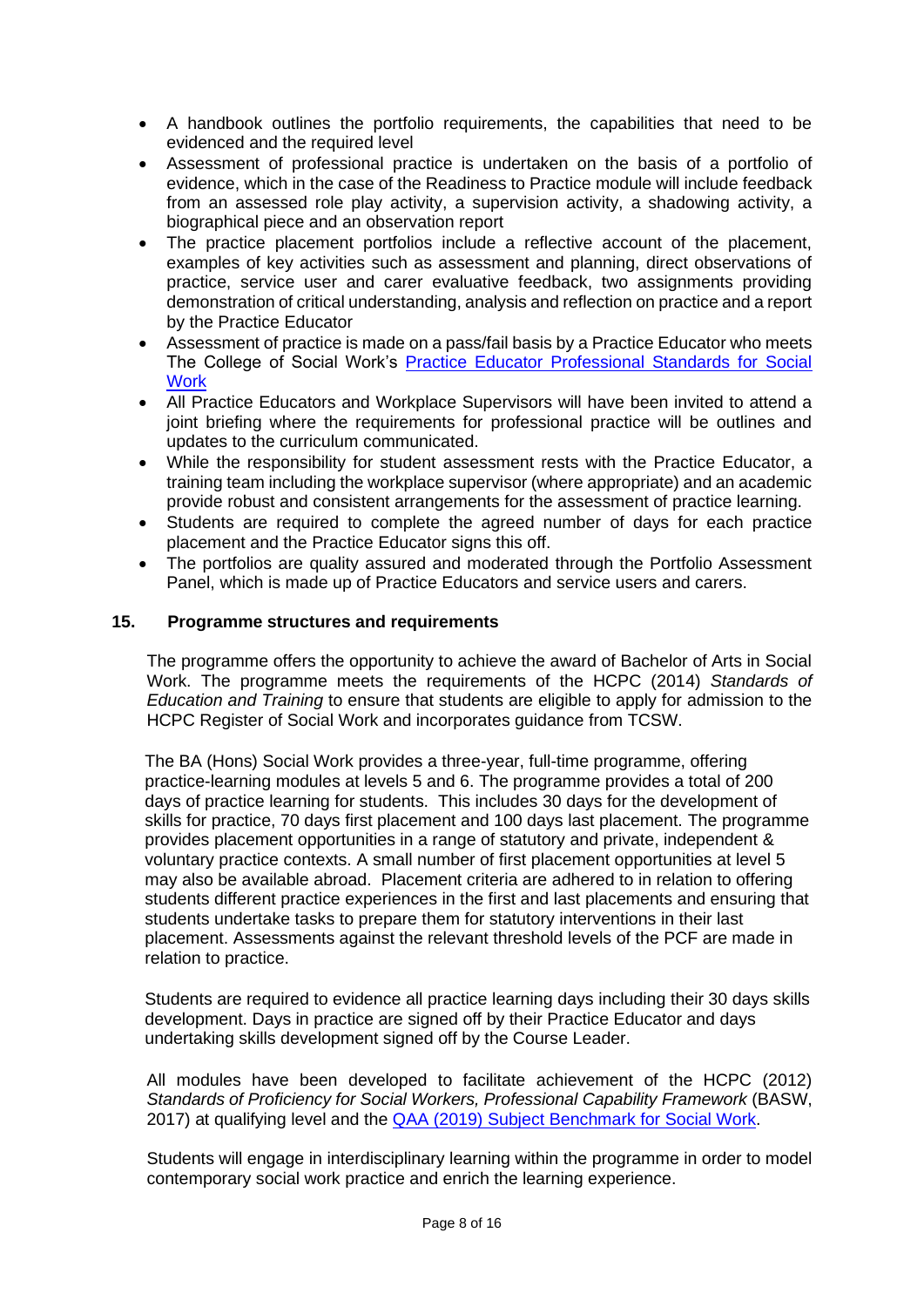Students will also engage in simulated learning, including in Ability House, where students can engage in role-play in a home, rather than a classroom setting.

### **Award map**

*Table 6 award map for each level of the course*

### **Course Title: BA (Hons) Social Work**

| Level 4               |                                                       |                            |                                                           |
|-----------------------|-------------------------------------------------------|----------------------------|-----------------------------------------------------------|
| <b>Module</b><br>Code | <b>Module Title</b>                                   | <b>Credits</b><br>(Number) | <b>Status</b><br>(Mandatory<br>(M)<br>or Optional<br>(O)) |
| <b>SOWK</b><br>1001   | The Context of Practice                               | 30                         | M                                                         |
| <b>SOWK</b><br>1002   | Theories and Interventions in Social Work<br>Practice | 15                         | M                                                         |
| <b>SOWK</b><br>1003   | <b>Skills Development</b>                             | 30                         | M                                                         |
| <b>SOWK</b><br>1004   | Life Course Development                               | 30                         | M                                                         |
| <b>SOWK</b><br>1005   | The Ethics and Values of Social Work                  | 15                         | M                                                         |

### **Single Honours Requirements at Level 4**

Single Honours students must take 120 credits in total and all modules are mandatory.

| Level 5               |                                                                                                |                            |                                                           |
|-----------------------|------------------------------------------------------------------------------------------------|----------------------------|-----------------------------------------------------------|
| <b>Module</b><br>Code | <b>Module Title</b>                                                                            | <b>Credits</b><br>(Number) | <b>Status</b><br>(Mandatory<br>(M)<br>or Optional<br>(O)) |
| <b>SOWK</b><br>2001   | Law and Policy for Social Work Practice<br>(Semester 1)                                        | 30                         | М                                                         |
| <b>SOWK</b><br>2002   | Managing Risk in Social Work Practice<br>(Semester 1)                                          | 15                         | M                                                         |
| <b>SOWK</b><br>2003   | Understanding Research in Practice (Semester<br>$\left( \begin{matrix} 1 \end{matrix} \right)$ | 15                         | M                                                         |
| <b>SOWK</b><br>2004   | Practice 1 (Semester 2)                                                                        | 60                         | M                                                         |

# **Single Honours Requirements at Level 5**

Single Honours students must take 120 credits in total and all modules are mandatory.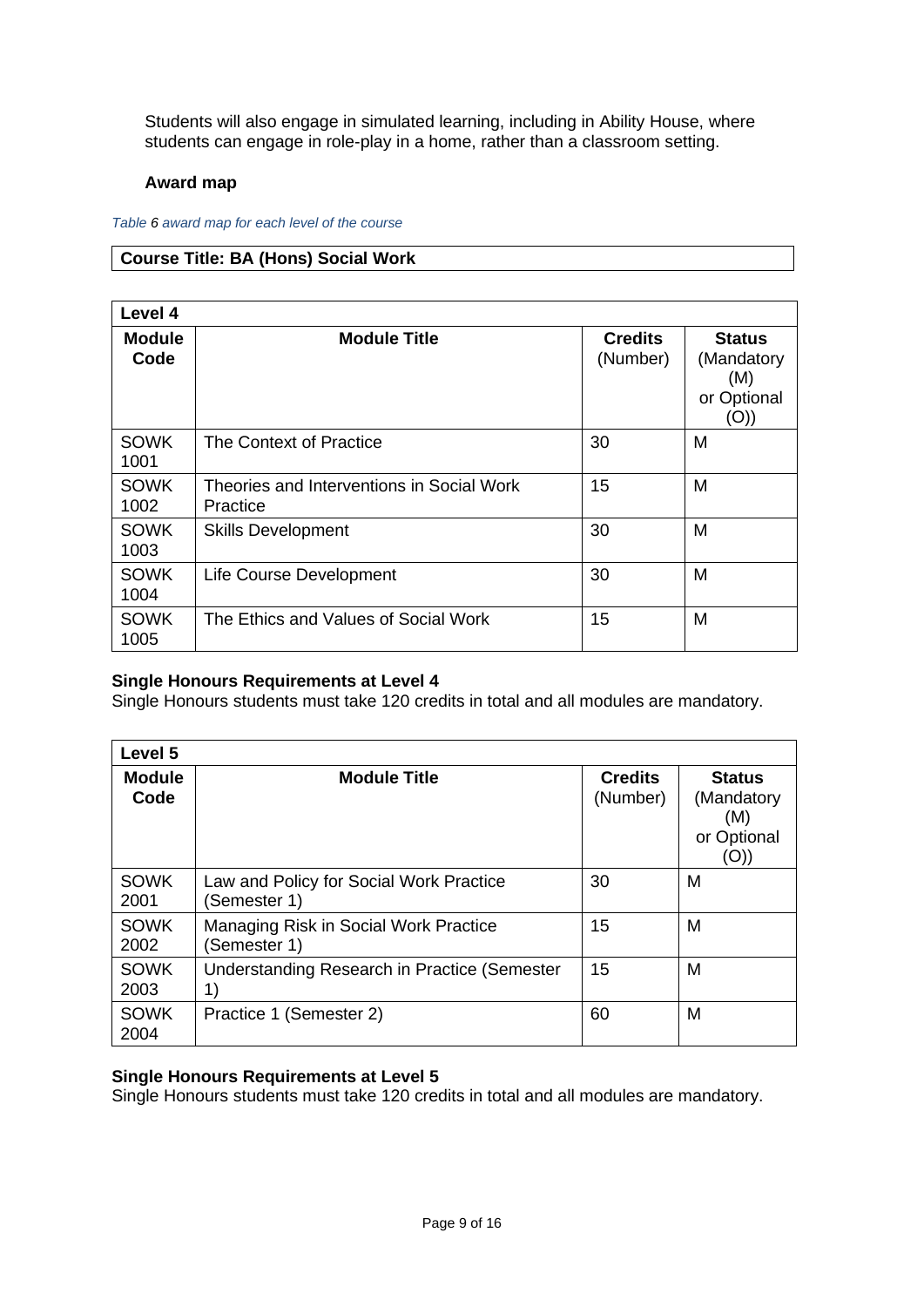| Level 6               |                                     |                            |                                                          |
|-----------------------|-------------------------------------|----------------------------|----------------------------------------------------------|
| <b>Module</b><br>Code | <b>Module Title</b>                 | <b>Credits</b><br>(Number) | <b>Status</b><br>(Mandatory<br>(M)<br>or Optional<br>(O) |
| <b>SOWK</b><br>3002   | Dissertation (Semester 2)           | 30                         | M                                                        |
| <b>SOWK</b><br>3003   | Practice 2 (Semester 1)             | 60                         | M                                                        |
| <b>SOWK</b><br>3004   | Practice Realities (Semester 1 & 2) | 30                         | M                                                        |

### **Single Honours Requirements at Level 6**

Single Honours students must take 120 credits in total and all modules are mandatory.

All modules must be passed successfully to achieve the award of BA (Hons) Social Work and be eligible to apply for registration with the HCPC.

### **16. QAA and professional academic standards and quality**

The BA (Hons) Social Work programme responds to a range of quality academic and professional frameworks.

The learning outcomes for modules at each level are designed in accordance with the QAA Framework for HE Qualifications *(FHEQ)*, with learning becoming progressively more challenging, moving from broad generic concepts to a more in-depth knowledge allowing for decision making in complex and unpredictable circumstances. The aims and intended learning outcomes of the course comply with the Framework descriptor for a Bachelor degree with Honours and the *Framework for Qualifications of the European Higher Education Area* requirements for completion of a first cycle award. This award is located at level 6 of the FHEQ.

The programme meets the HCPC (2012) *Standards of Education and Training* in relation to admissions, programme management and resources, curriculum, practice and assessment.

The practice aspects of the programme incorporate the requirements of the UK Quality Code for Higher Education chapter B10 Managing higher education provision with others and are informed by the University's (2016) [Policy on the Management of](http://www.worc.ac.uk/aqu/documents/UW_Policy_for_Management_of_Placement_and_WBL.pdf) Placement and Work[based Learning](http://www.worc.ac.uk/aqu/documents/UW_Policy_for_Management_of_Placement_and_WBL.pdf)

# **17. Support for students**

Student support is a central component of the social work programme and is available from within the Department of Social Work and the Community, the School of Allied Health & Community and from the wider University. Examples of wider University support are [Student](http://www.worcester.ac.uk/student-services/index.htm)  [Services](http://www.worcester.ac.uk/student-services/index.htm) and the [Disability and Dyslexia Service.](https://www2.worc.ac.uk/disabilityanddyslexia/)

### **Pre-programme**

Students are invited to attend a welcome session, which focuses on introducing students to learning and teaching at the University and to the social work programme. In addition, it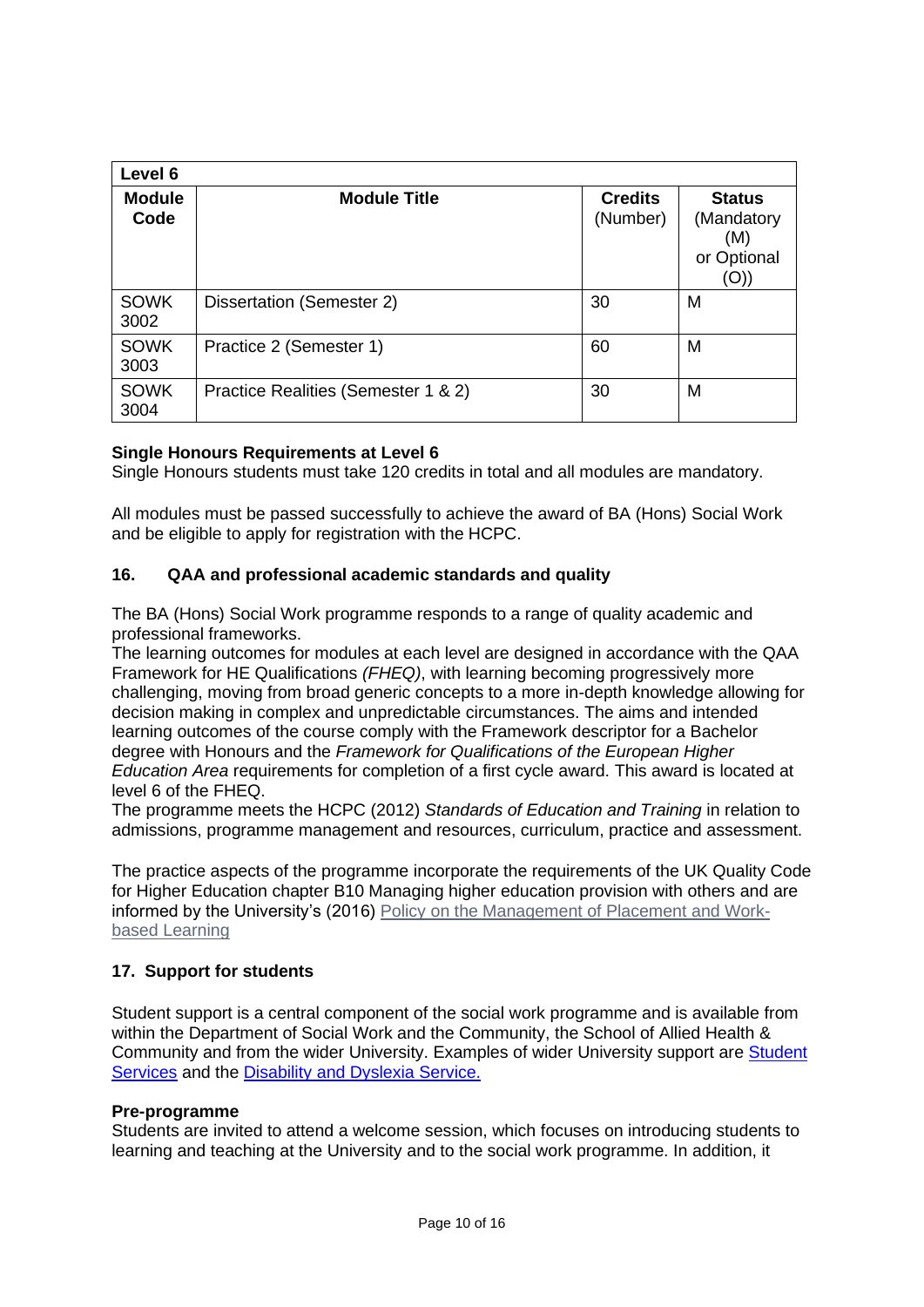facilitates meeting fellow students and provides an opportunity to familiarise themselves with the University.

### **Induction**

There is a comprehensive induction programme, including sessions on the principles of learning and teaching in higher education, an introduction to information and learning systems including library resources and an introduction to student services, the student union and professional and representative bodies.

### **Personal Academic Tutoring**

Personal Academic Tutoring is at the heart of supporting students personally, professionally and academically. The programme team believe that the Personal Academic Tutor system is fundamental to student success.

Students are allocated a personal academic tutor and normally they will remain with this tutor throughout their time at the University and will be the student's regular point of contact within the University. Students are advised to maintain regular contact with their Personal Academic Tutor, with email being the communication tool of choice. All tutorial contact is recorded.

We recognise that the first year of any programme in particular can be a daunting experience for some, students will meet their tutor as a group during pre-planned times. The tutorial scheme details will be given to students during induction and will have a focus on professional development planning and the tutor will request to see the students' PDP and give constructive feedback on it.

### **Placement support**

Prior to commencing their first practice learning experience students have an induction, which includes professional responsibilities and expected conduct, introduction to practice learning documentation and policy and guidance. They also attend joint briefings (attended by their Practice Educator and where appropriate Workplace Supervisor) prior to staring each practice learning experience.

All placements are co-ordinated by the Practice Learning Coordinator. Every student will be supported in placement by a training team, which consists of a tutor from the course team (usually their academic tutor), a Practice Educator and where appropriate a Workplace Supervisor.

Students are supernumerary and supervised while in the practice learning environment, with the Practice Educator having primary responsibility for supporting and supervising learning experiences. Practice Educators will meet TCSW (2012) *Practice Educator Professional Standards.*

#### **Dissertation support**

All students complete a Level 6 Dissertation extended piece of work, which offers an opportunity to critically appraise the evidence base of an aspect of professional practice relevant to social work. Students are supported in this via the module leader and a dissertation supervisor.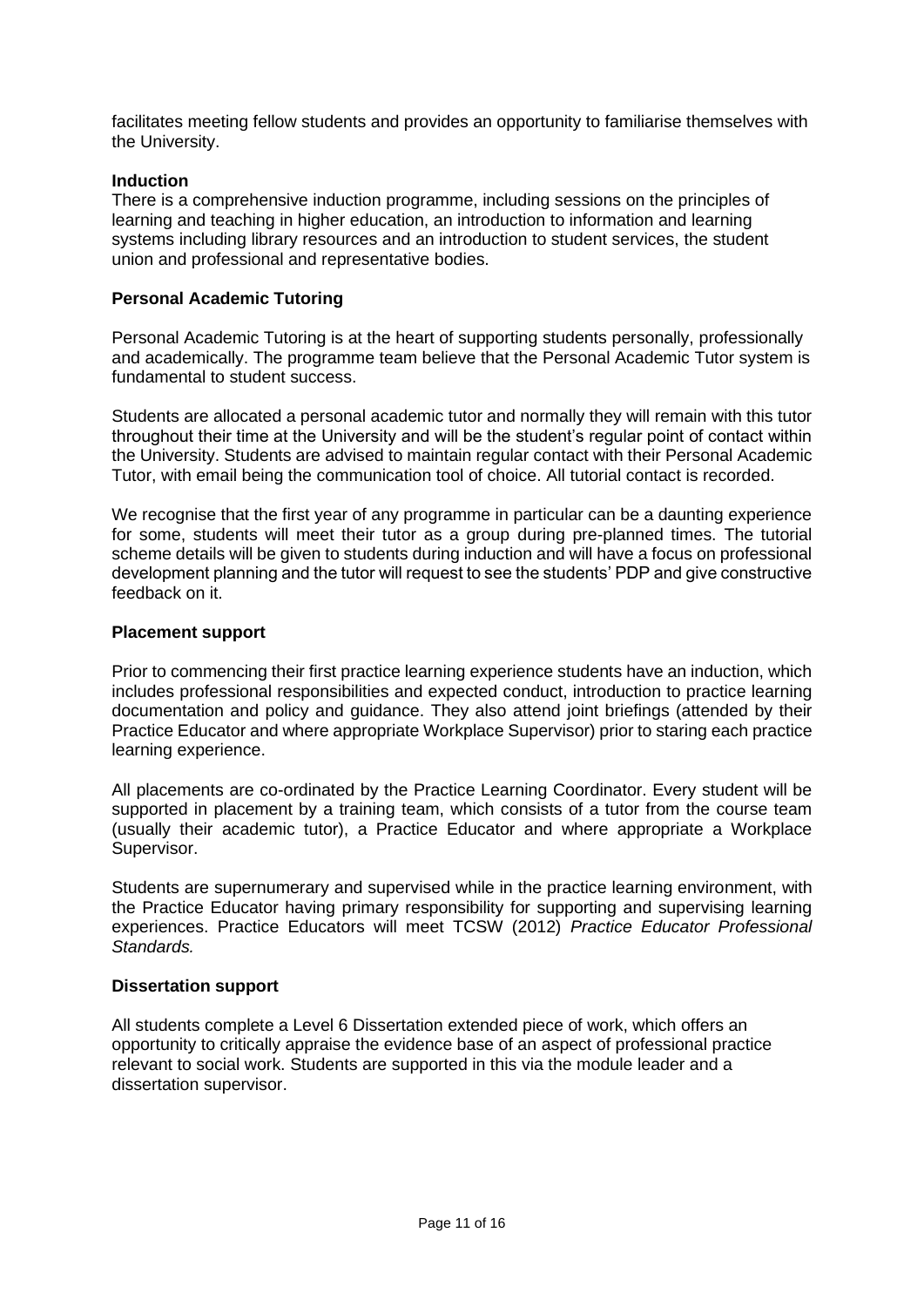### **18. Admissions**

### **Admissions policy**

The University aims to provide fair and equal access to a university education to all those who have the potential to succeed or benefit from it. Admissions to social work are made in line with the University's [Admissions Policy](http://www.worcester.ac.uk/registryservices/documents/AdmissionsPolicy.pdf) and [Diversity and Equality](http://www.worc.ac.uk/personnel/655.htm) policies.

The University is committed to widening participation to candidates from diverse backgrounds and therefore welcomes applications from young people leaving school or college and from those entering through less traditional routes. Applications from mature applicants; particularly those with extensive experience within social care are encouraged.

The programme recruits applicants who are able to study at degree level and have the appropriate knowledge, skills and values as defined by TCSW [Professional Capability](https://www.basw.co.uk/pcf/)  [Framework](https://www.basw.co.uk/pcf/) at "entry" level.

### **Entry requirements**

The University's standard minimum entry requirements apply: 4 GCSEs (Grade C or above) this must include English and Maths. See [UW Admissions Policy](http://www.worcester.ac.uk/registryservices/documents/AdmissionsPolicy.pdf) for other acceptable qualifications. Applications from mature applicants are particularly welcomed, where they will be assessed on their ability to benefit from and be successful on the course via a range of range of alternative qualifications and experience. This is often demonstrated through the achievement of a level 3 qualification in a relevant area.

Candidates should possess the following/or be in process of obtaining:

- A minimum of six months contemporary, relevant practice experience verified by reference (See below)
- At least 4 GCSEs Grade C or above including English and Maths
- A minimum of 112 UCAS tariff points (from a minimum of 2 A levels)

#### Other conditions

- Satisfactory health check
- Satisfactory enhanced Disclosure and Barring Service check
- Confirmation of the ability to use basic IT facilities, such as Word and **PowerPoint**
- Where English is a second language, IELTS Level 7 will need to be evidenced

### **Recognition of Prior Learning**

Details of acceptable level 3 qualifications, policy in relation to mature students or applicants with few or no formal qualifications are found in the prospectus or on the University webpages. Information on eligibility for Recognition of Prior Learning for the purposes of entry or advanced standing is also available from the University webpages or from the Registry Admissions Office (01905 855111).

Further information on Recognition of Prior Learning can be found at <http://www.worcester.ac.uk/registryservices/941.htm>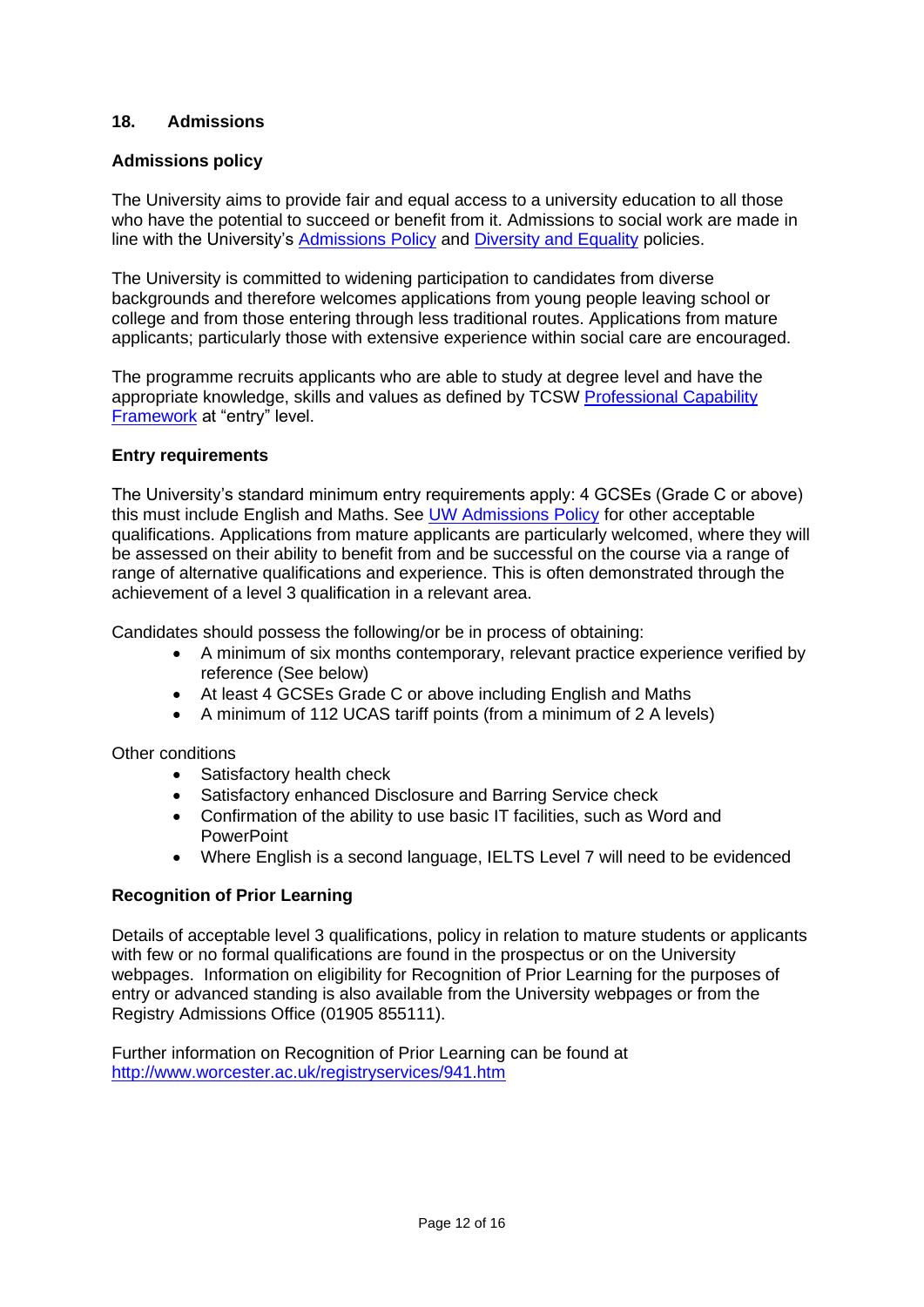### **Admissions procedures**

Full-time applicants apply through UCAS, using course code L500. All applications received are scrutinised and short listed against set criteria, which include both education and professional requirements:

- Applicant meets/working towards academic entry requirements
- Personal statement shows applicant has the appropriate experience in social care and has some understanding of the role of a social worker
- Coherent and logical expression of ideas
- Includes one reference
- Criminal cautions/ convictions
- Residency

Candidates who meet the criteria for admission are invited to attend for an interview.

### **Admissions/selection criteria**

The values based selection process includes a variety of opportunities including group work, interviews, a written test and a role-play. The assessment during the selection day uses the BAS Professional Capability Framework at "entry" level.

Selection days will involve both practice partners and service users and carers who have attended training in the principles of selection, anti-discriminatory practice and equal opportunities through the University or practice partners' employing institution. Assessment in relation to each activity the candidate undertakes is made against positive behavioural indicators rated 1 to 5; where 1 indicates considerable development is needed and 5 is excellent.

Where a candidate is unsuccessful at interview they are offered written 'feedback' against individual performance and interview outcome.

Those who meet all the criteria for entry and are successful at interview are offered a place, conditional upon satisfactory health and Disclosure and Barring Service (DBS) checks.

### **19. Regulation of assessment**

### **The course operates under the University's Taught Courses Regulatory Framework**

#### **Requirements to pass modules**

- Modules are assessed using a variety of assessment activities, which are detailed in the module specifications.
- The minimum pass mark is D- for each module.
- Students are required to submit all items of assessment in order to pass a module, and in some modules, a pass mark in each item of assessment may be required.
- Full details of the assessment requirements for a module, including the assessment criteria, are published in the module outline.

### **Submission of assessment items**

• Students who submit course work late but within 7 days (one week) of the due date will have work marked, but the grade will be capped at D- unless an application for mitigating circumstances is accepted.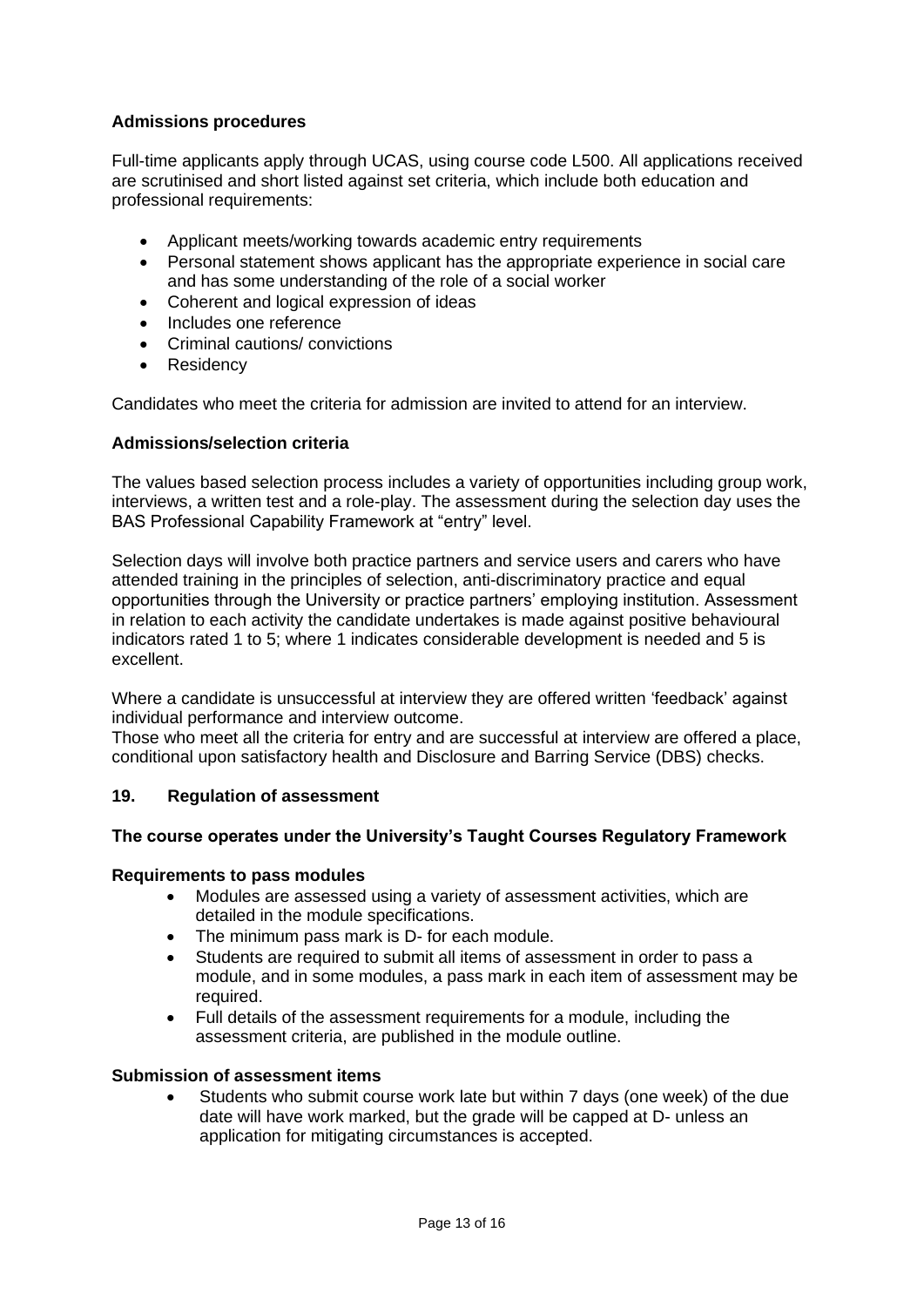- Students who submit work later than 7 days (one week) of the due date will not have work marked unless they have submitted a valid claim of mitigating circumstances.
- For full details of submission regulations see **[Taught Courses Regulatory](http://www.worcester.ac.uk/registryservices/documents/TaughtCoursesRegulatoryFramework.pdf)  [Framework](http://www.worcester.ac.uk/registryservices/documents/TaughtCoursesRegulatoryFramework.pdf)**

# **Assessment of professional practice placements**

- The course has two professional practice placements linked to SOWK 2004 and SOWK 3003. In order to pass the professional practice placement, students must successfully meet on a pass/fail basis all capabilities in all domains of the Professional Capabilities Framework (PCF) at the End of the First Year or Final Placement level respectively and meet the Health and Care Professions Council (HCPC) Standards of Proficiency as assessed by the designated practice educator.
- The Practice Assessment Panel reviews the assessment of professional practice placements to confirm the results for individual students and make a recommendation to the Social Work Examination Board.
- A student who fails the professional practice placement element of SOWK 2004 or SOWK 3003 will be entitled to **one** further attempt at the placement. A student who fails in the original and reassessment opportunity of a placement will be discontinued from the programme.
- A student who has passed the placement element of SOWK 2004 at the second attempt, must pass the placement element of SOWK 3003 at the first attempt.
- Students may not be assessed in professional practice placement elements more than three times within the whole programme.

### **Retrieval of failure**

- Students are entitled to re-sit failed assessment items for any module that is awarded a fail grade, unless the failure relates to the professional practice placement element (see above).
- Reassessment items that are passed are capped at D-.
- If a student is unsuccessful in the reassessment, they have the right to retake the module, with the exception of the professional practice placement element (see above). The grade for a re-taken module is capped at D-.
- A student will be notified of the reassessment opportunities in the results notification issued via the secure student portal (SOLE). It is the student's responsibility to be aware of and comply with any reassessment.

### **Requirements for Progression**

- Students at Level 4 will be permitted to progress to Level 5 when they have passed all Level 4 modules (120 credits)
- Students at Level 5 will be permitted to progress to Level 6 when they have passed all Level 5 modules (120 credits)
- A student who, by the time of the reassessment Board of Examiners, has failed 90 credits or more (after exhausting all reassessment opportunities) during the academic year, will have their registration with the University terminated.
- Students will not be assessed in placement more than 3 times throughout the whole programme. Failure in excess of this will lead to automatic discontinuation from the programme without reassessment opportunity.

This course is subject to the University's fitness to practice procedures.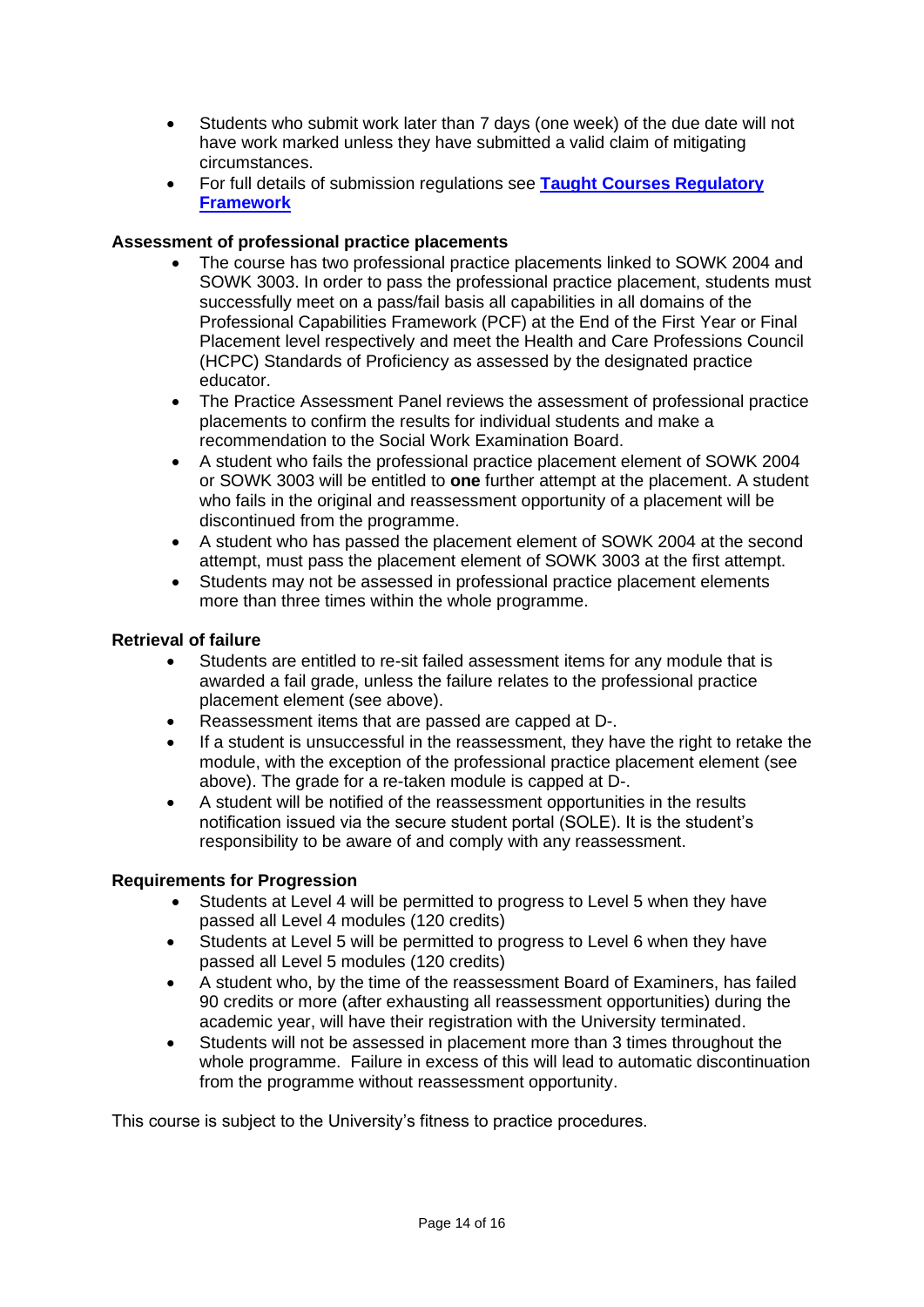### **Requirements for Awards**

#### *Table 7 requirements for awards*

| Award                                                       | <b>Requirement</b>                                                                                                                                                                                                                                                                     |
|-------------------------------------------------------------|----------------------------------------------------------------------------------------------------------------------------------------------------------------------------------------------------------------------------------------------------------------------------------------|
| CertHE in Social Welfare<br><b>Studies</b>                  | In order to be eligible for the exit award of Certificate in<br>Higher Education in the named subject/area of study, a<br>student must have passed at least 120 credits in total<br>including the mandatory modules for level 4 of the<br>award as specified on the award map.         |
| DipHE in Social Welfare<br><b>Studies</b>                   | In order to be eligible for the exit award of Diploma in<br>Higher Education in the named subject/area of study, a<br>student must have passed at least 240 credits in total<br>including the mandatory modules for level 4 and level 5<br>of the award as specified on the award map. |
| Degree<br>(non-honours) in Social<br><b>Welfare Studies</b> | Passed a minimum of 300 credits with at least 90<br>credits at Level 5 or higher and a minimum of 60 credits<br>at Level 6, as specified on the award map.                                                                                                                             |
| <b>BA (Hons) Social Work</b>                                | Passed a minimum of 360 credits with at least 90<br>credits at Level 5 or higher and a minimum of 120<br>credits at Level 6, as specified on the award map.                                                                                                                            |

### **Classification**

The honours classification will be determined by whichever of the following two methods results in the higher classification.

- Classification determined on the profile of the best grades from 60 credits attained at Level 5 and the best grades from 120 credits at Level 6. Level 5 and Level 6 grades count equally in the profile.
- Classification determined on the profile of the best grades from 120 credits attained at Level 6 only.

For further information on honours degree classification, see the **[Taught Courses](http://www.worcester.ac.uk/registryservices/documents/TaughtCoursesRegulatoryFramework.pdf)  [Regulatory Framework](http://www.worcester.ac.uk/registryservices/documents/TaughtCoursesRegulatoryFramework.pdf)**

#### **20. Graduate destinations, employability and links with employers**

Upon successful completion of the programme, students are eligible to apply for registration with the HCPC and apply for social work positions.

The University has strong links with local employers of social workers and collaborates with our local authority partners who come to speak to qualifying students about their opportunities for newly qualified social work posts. Session run in the final year of the programme to prepare students for qualification and offering learning in relation to applying for jobs and interview skills.

The University has strong partnerships with local authorities in the region, who are involved in ensuring the curriculum is current and prepares graduates robustly for post qualifying work. Local authorities increasingly see practice placements as a means of preparing their future workforce and often results in students securing employment